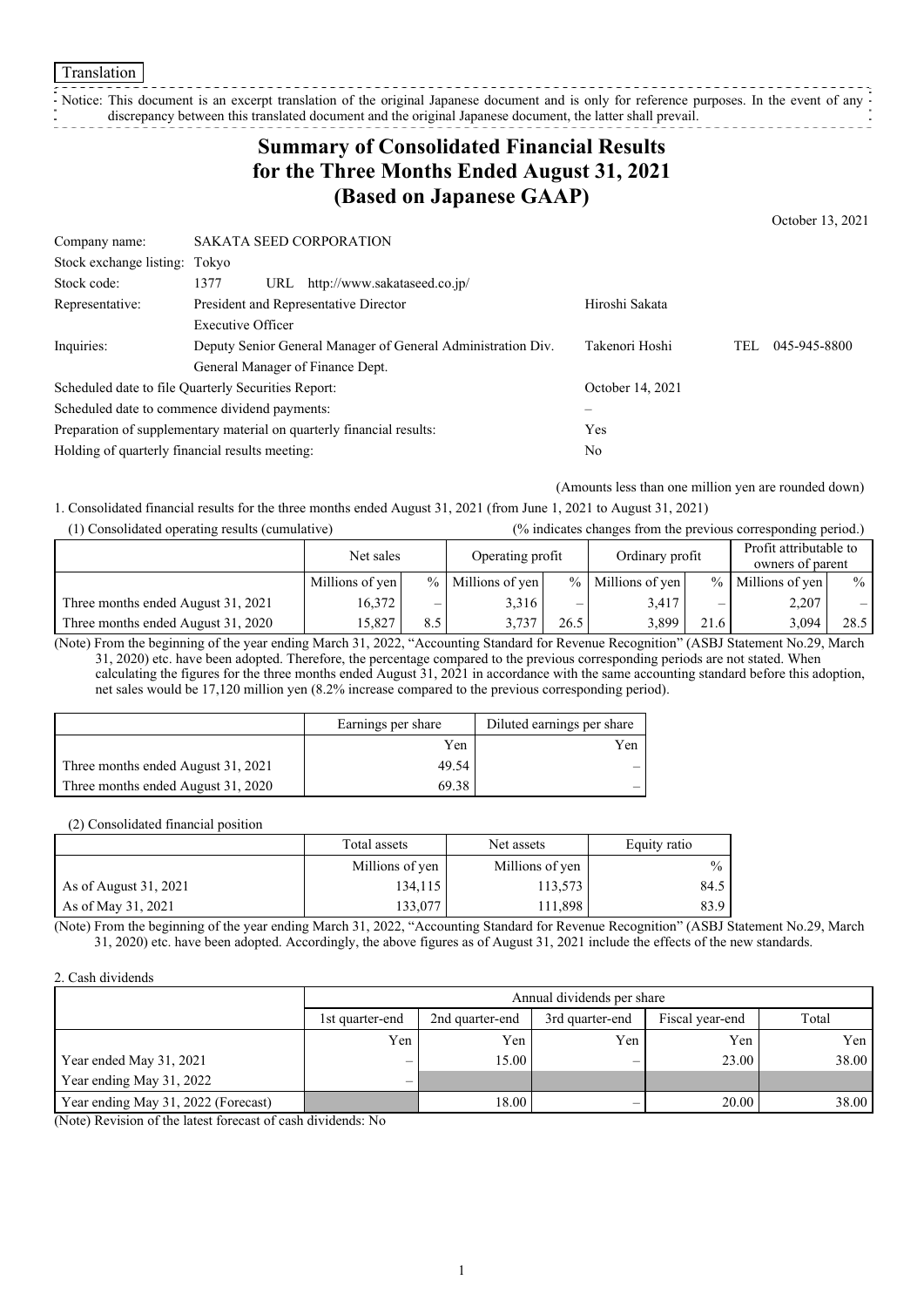3. Forecast of consolidated financial results for the year ending May 31, 2022 (from June 1, 2021 to May 31, 2022)

| (% indicates changes from the previous corresponding period.) |                 |        |                                     |                                 |                                            |                          |                     |                          |        |
|---------------------------------------------------------------|-----------------|--------|-------------------------------------|---------------------------------|--------------------------------------------|--------------------------|---------------------|--------------------------|--------|
|                                                               | Net sales       |        | Ordinary profit<br>Operating profit |                                 | Profit attributable to<br>owners of parent |                          | Earnings per share  |                          |        |
|                                                               | Millions of yen |        | % Millions of yen                   |                                 | % Millions of yen                          |                          | $%$ Millions of yen | $\frac{0}{0}$            | Yen    |
| Six months ending<br>November 30, 2021                        | 30,500          | —      | 3,800                               |                                 | 3,900                                      | -                        | 2,600               |                          | 58.30  |
| Full year<br>.<br>.                                           | 65,600          | –<br>. | 7.300<br>.<br>$\cdot$ $\cdot$       | $\overline{\phantom{0}}$<br>___ | 7.700                                      | $\overline{\phantom{0}}$ | 8.800               | $\overline{\phantom{0}}$ | 197.32 |

(Note) Revision of the latest forecast of consolidated financial results: YES

(Note) From the beginning of the year ending March 31, 2022, "Accounting Standard for Revenue Recognition" (ASBJ Statement No.29, March 31, 2020) etc. have been adopted. Accordingly, the above forecasts include the effects of the new standards. Therefore, the percentage compared to the previous corresponding periods are not stated. When calculating the figures for the full year forecast in accordance with the same accounting standard before this adoption, net sales are forecasted at 69,200 million yen.

### 4. Notes

| (1) Changes in significant subsidiaries during the three months ended August 31, 2021<br>(changes in specified subsidiaries resulting in the change in scope of consolidation): | No             |                   |
|---------------------------------------------------------------------------------------------------------------------------------------------------------------------------------|----------------|-------------------|
| (2) Application of special accounting methods for preparing quarterly consolidated financial statements:                                                                        | Yes            |                   |
| (3) Changes in accounting policies, changes in accounting estimates, and restatement of prior period financial statements                                                       |                |                   |
| Changes in accounting policies due to revisions to accounting standards and other regulations:                                                                                  | Yes            |                   |
| Changes in accounting policies due to other reasons:                                                                                                                            | Yes            |                   |
| Changes in accounting estimates:                                                                                                                                                | N <sub>o</sub> |                   |
| Restatement of prior period financial statements:                                                                                                                               | N <sub>o</sub> |                   |
| (4) Number of issued shares (common shares)                                                                                                                                     |                |                   |
| Total number of issued shares at the end of the period (including treasury shares)                                                                                              |                |                   |
| 47,410,750 shares   As of May 31, 2021<br>As of August 31, 2021                                                                                                                 |                | 47,410,750 shares |
| Number of treasury shares at the end of the period                                                                                                                              |                |                   |
| 2,974,664 shares   As of May 31, 2021<br>As of August 31, 2021                                                                                                                  |                | 2,813,736 shares  |
| Average number of shares during the period (cumulative from the beginning of the fiscal year)                                                                                   |                |                   |

Three months ended August 31, 2021 44,554,918 shares Three months ended August 31, 2020 44,597,708 shares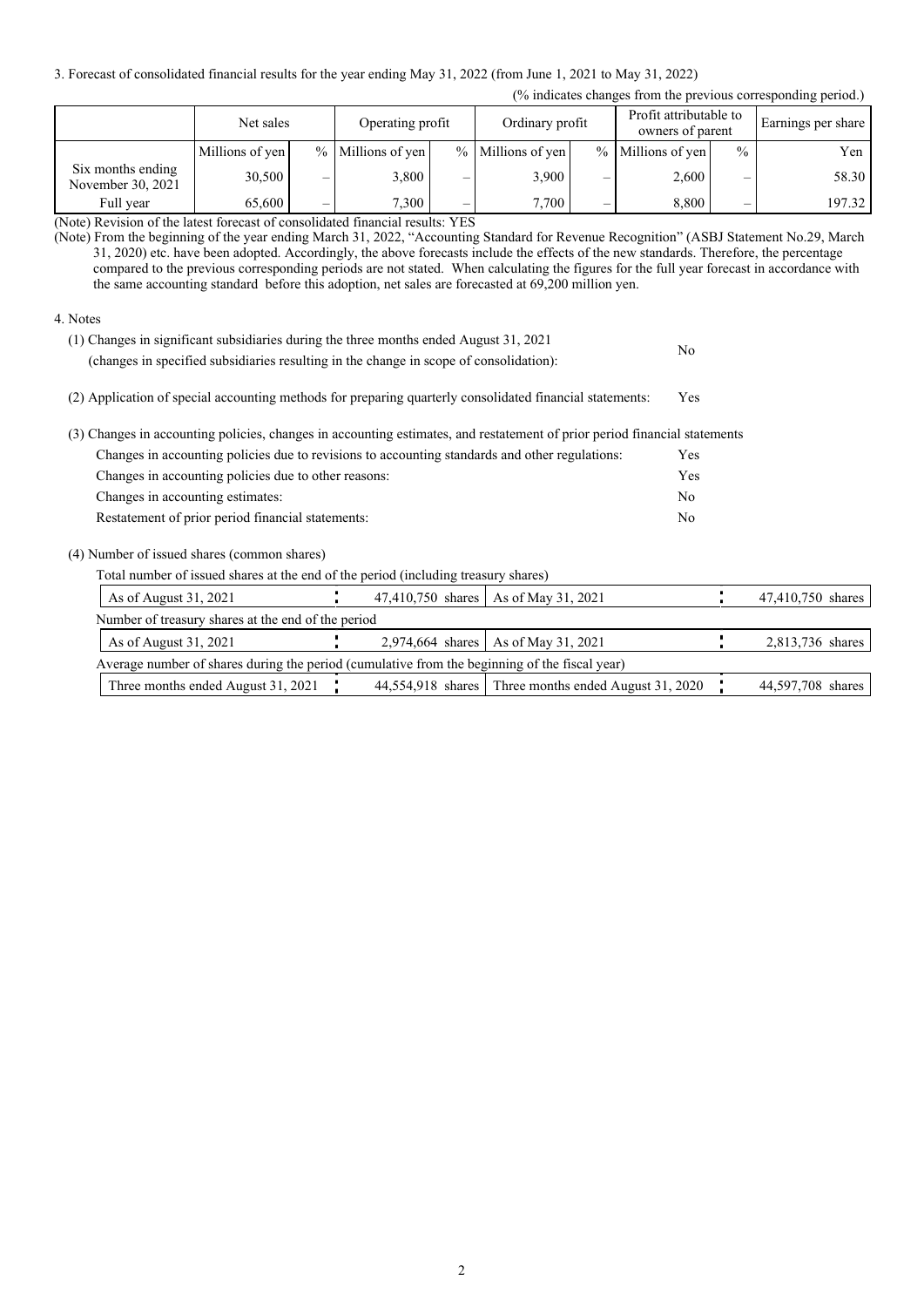### **Quarterly consolidated financial statements Consolidated balance sheets**

|                                             |                    | (Millions of yen)     |
|---------------------------------------------|--------------------|-----------------------|
|                                             | As of May 31, 2021 | As of August 31, 2021 |
| Assets                                      |                    |                       |
| Current assets                              |                    |                       |
| Cash and deposits                           | 20,988             | 20,102                |
| Notes and accounts receivable - trade       | 16,465             |                       |
| Notes and accounts receivable               |                    | 16,131                |
| - trade, and contract assets                |                    |                       |
| Merchandise and finished goods              | 30,642             | 32,298                |
| Work in process                             | 2,554              | 2,648                 |
| Raw materials and supplies                  | 2,240              | 978                   |
| Costs on construction contracts in progress | 51                 | 51                    |
| Other                                       | 4,387              | 5,329                 |
| Allowance for doubtful accounts             | (416)              | (407)                 |
| Total current assets                        | 76,913             | 77,133                |
| Non-current assets                          |                    |                       |
| Property, plant and equipment               |                    |                       |
| Buildings and structures                    | 33,073             | 33,315                |
| Accumulated depreciation                    | (21,073)           | (21, 345)             |
| Buildings and structures, net               | 12,000             | 11,969                |
| Machinery, equipment and vehicles           | 14,842             | 15,271                |
| Accumulated depreciation                    | (10, 237)          | (10, 462)             |
| Machinery, equipment and vehicles, net      | 4,604              | 4,808                 |
| Land                                        | 13,697             | 13,746                |
| Construction in progress                    | 1,647              | 1,899                 |
| Other                                       | 6,205              | 6,418                 |
| Accumulated depreciation                    | (3,917)            | (4,086)               |
| Other, net                                  | 2,287              | 2,332                 |
| Total property, plant and equipment         | 34,237             | 34,757                |
| Intangible assets                           | 4,591              | 4,194                 |
| Investments and other assets                |                    |                       |
| Investment securities                       | 14,848             | 15,734                |
| Long-term loans receivable                  | 25                 | 23                    |
| Deferred tax assets                         | 1,665              | 1,457                 |
| Other                                       | 808                | 828                   |
| Allowance for doubtful accounts             | (13)               | (13)                  |
| Total investments and other assets          | 17,334             | 18,030                |
| Total non-current assets                    | 56,163             | 56,982                |
| Total assets                                | 133,077            | 134,115               |
|                                             |                    |                       |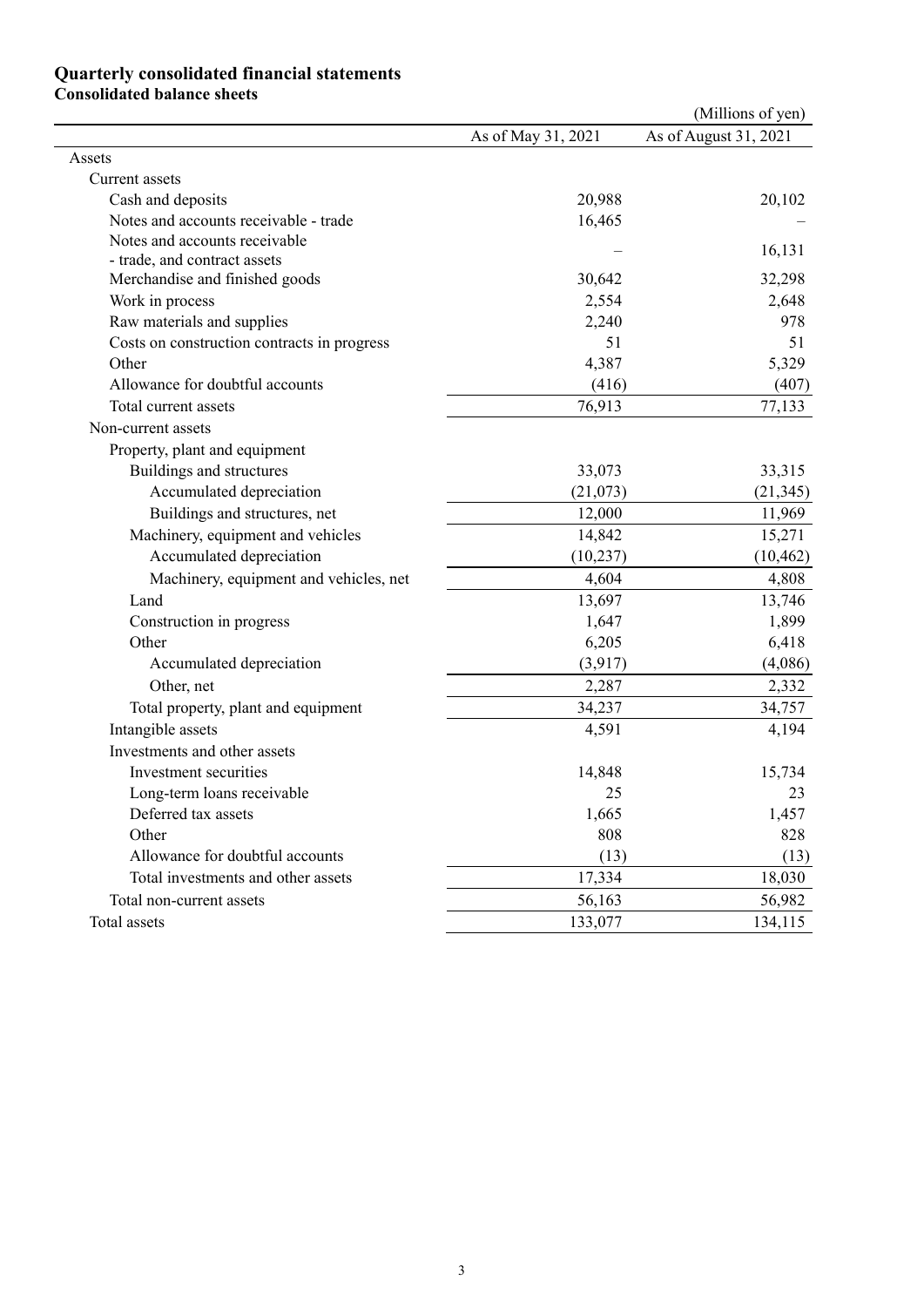|                                                                         |                    | (Millions of yen)     |
|-------------------------------------------------------------------------|--------------------|-----------------------|
|                                                                         | As of May 31, 2021 | As of August 31, 2021 |
| Liabilities                                                             |                    |                       |
| <b>Current liabilities</b>                                              |                    |                       |
| Notes and accounts payable - trade                                      | 4,896              | 4,451                 |
| Short-term borrowings                                                   | 1,894              | 1,716                 |
| Income taxes payable                                                    | 1,447              | 1,022                 |
| Other                                                                   | 6,449              | 6,560                 |
| Total current liabilities                                               | 14,688             | 13,751                |
| Non-current liabilities                                                 |                    |                       |
| Long-term borrowings                                                    | 894                | 787                   |
| Deferred tax liabilities                                                | 1,256              | 1,795                 |
| Retirement benefit liability                                            | 1,819              | 1,720                 |
| Provision for retirement benefits for directors<br>(and other officers) | 44                 | 41                    |
| Provision for share awards for directors<br>(and other officers)        | 101                | 106                   |
| Other                                                                   | 2,374              | 2,339                 |
| Total non-current liabilities                                           | 6,490              | 6,790                 |
| <b>Total liabilities</b>                                                | 21,178             | 20,542                |
| Net assets                                                              |                    |                       |
| Shareholders' equity                                                    |                    |                       |
| Share capital                                                           | 13,500             | 13,500                |
| Capital surplus                                                         | 10,793             | 10,793                |
| Retained earnings                                                       | 91,099             | 91,976                |
| Treasury shares                                                         | (4, 487)           | (5,074)               |
| Total shareholders' equity                                              | 110,905            | 111,195               |
| Accumulated other comprehensive income                                  |                    |                       |
| Valuation difference on available-for-sale<br>securities                | 5,873              | 6,491                 |
| Foreign currency translation adjustment                                 | (4, 876)           | (4, 133)              |
| Remeasurements of defined benefit plans                                 | (240)              | (230)                 |
| Total accumulated other comprehensive income                            | 757                | 2,128                 |
| Non-controlling interests                                               | 235                | 249                   |
| Total net assets                                                        | 111,898            | 113,573               |
| Total liabilities and net assets                                        | 133,077            | 134,115               |
|                                                                         |                    |                       |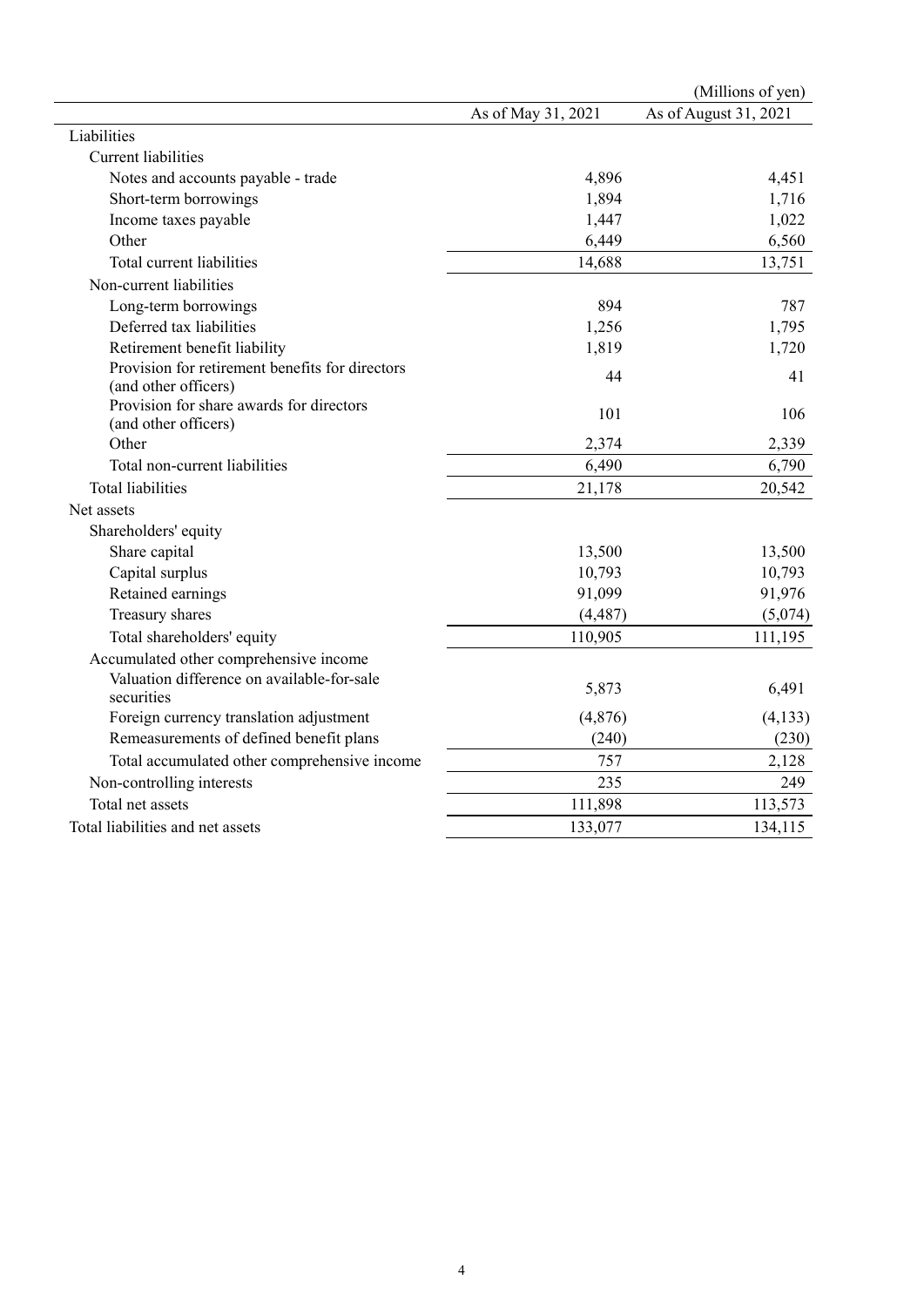## **Consolidated statements of income (cumulative) and consolidated statements of comprehensive income (cumulative)**

**Consolidated statements of income (cumulative)**

|                                                  |                    | (Millions of yen)  |
|--------------------------------------------------|--------------------|--------------------|
|                                                  | Three months ended | Three months ended |
|                                                  | August 31, 2020    | August 31, 2021    |
| Net sales                                        | 15,827             | 16,372             |
| Cost of sales                                    | 5,672              | 5,574              |
| Gross profit                                     | 10,154             | 10,798             |
| Selling, general and administrative expenses     | 6,416              | 7,481              |
| Operating profit                                 | 3,737              | 3,316              |
| Non-operating income                             |                    |                    |
| Interest income                                  | 25                 | 25                 |
| Dividend income                                  | 157                | 152                |
| Rental income                                    | 47                 | 56                 |
| Other                                            | 74                 | 100                |
| Total non-operating income                       | 305                | 336                |
| Non-operating expenses                           |                    |                    |
| Interest expenses                                | 32                 | 22                 |
| Foreign exchange losses                          | 80                 | 168                |
| Other                                            | 29                 | 44                 |
| Total non-operating expenses                     | 142                | 235                |
| Ordinary profit                                  | 3,899              | 3,417              |
| Extraordinary income                             |                    |                    |
| Gain on sale of investment securities            | 31                 |                    |
| Total extraordinary income                       | 31                 |                    |
| <b>Extraordinary</b> losses                      |                    |                    |
| <b>Impairment</b> losses                         | 15                 |                    |
| Total extraordinary losses                       | 15                 |                    |
| Profit before income taxes                       | 3,916              | 3,417              |
| Income taxes                                     | 805                | 1,196              |
| Profit                                           | 3,110              | 2,220              |
| Profit attributable to non-controlling interests | 16                 | 13                 |
| Profit attributable to owners of parent          | 3,094              | 2,207              |
|                                                  |                    |                    |